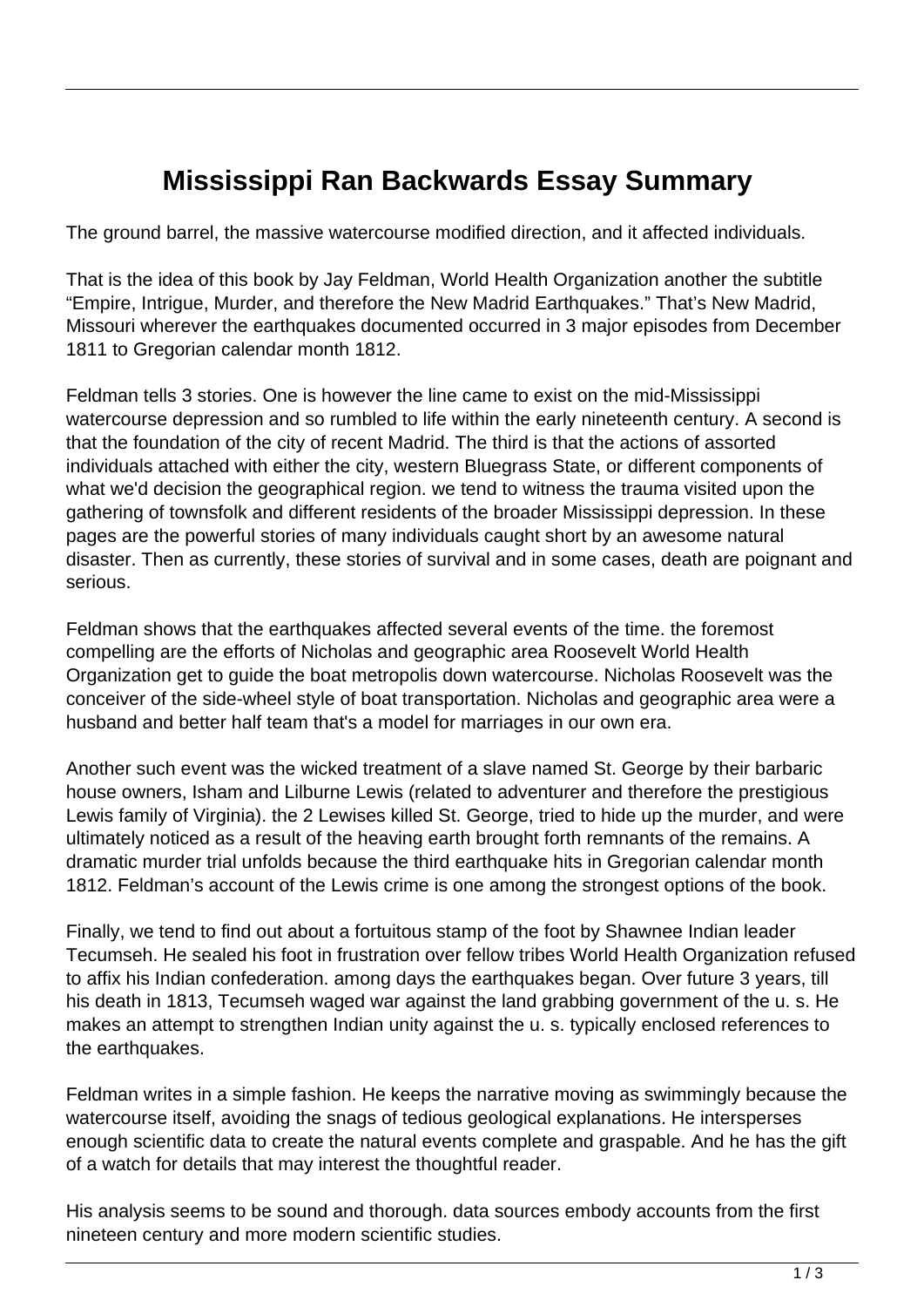My primary criticisms of the book pertain to the long-standing time. Feldman spends an excessive amount of time relation the War of 1812 and Apostle Jackson's military campaigns against the Creek Indians while not showing however the earthquake directly affected the conflicts. just because one thing happened among a number of months or years of the good natural events doesn't guarantee that they were tormented by it. Quite doubtless, such connections existed. Feldman fails to draw them out expressly. additionally, whereas Feldman offers a remarkable outline of the expected earthquake lately 1990, he doesn't relate the speculative effects of Associate in Nursing actual return of the 1811-1812 disaster. He doesn't compare the past example with the long run projections. it would have created for intriguing statement.

I'm additionally unsure that Feldman showed the entire image of however individuals outside the immediate earthquake zone understood the event. he's outstanding on the depiction of what it had been preferring to be within the zone, a tremendous deed once you take into account the context of the event. However, the reader isn't fully clear on however all the most important newspapers, diarists, and writers of letters would have recorded the event. Feldman tells United States of America that shocks might be felt as far-off as state capital, City of Brotherly Love, and Augusta, Georgia. He offers a number of samples of written reactions. however sure there have been further literate individuals in those communities World Health Organization left their impressions in journals or letters.

Don't let these criticisms of mine deter you from reading the book. These are minor points. The book's overall price as a decent browse remains intact.

We'll flip currently to the problem of application. several samples of leadership seem in Feldman's book. The reader can see the role of leadership in Tecumseh's ability to excite the passions of followers, Nicholas Roosevelt's perseverance in planning a boat, and commissioned military officer John Shaw's stubborn courageousness in rescuing a missy everybody else had given up as lost. The reader additionally sees samples of the vacuum of leadership, particularly within the injury inflicted on Tecumseh's cause by the behavior of General Henry Procter.

You can't facilitate however notice that a big tone within the book resounds from the character of the earthquakes. The leaders in 1811-1812 are all reacting against forces on the far side not solely their management however their comprehension. they're barely holding on.

The lessons for leaders are vivid. a frontrunner can ought to merely facilitate followers meet hour-to-hour desires. He or she's going to encounter severe emotional distress among followers. Providing a way of comfort, calm, and compassion are essential leadership actions. a frontrunner also will be able to assist with a similar cycle of elementary desires and emotional support if or once another disaster ensues (aftershocks, during this case). Major disasters scale back leadership to its smallest, tightest, most primitive (or pure, if you prefer) core. we'd decision this "disaster leadership."

You should understand that disaster leadership is additionally an image. Your cluster or organization will have "disasters" of its own. motion down a department may be a disaster to the individuals concerned, Associate in Nursing earthquake in their existence. The takeaways of leadership from 1811-1812 might resonate quite well in such cases.